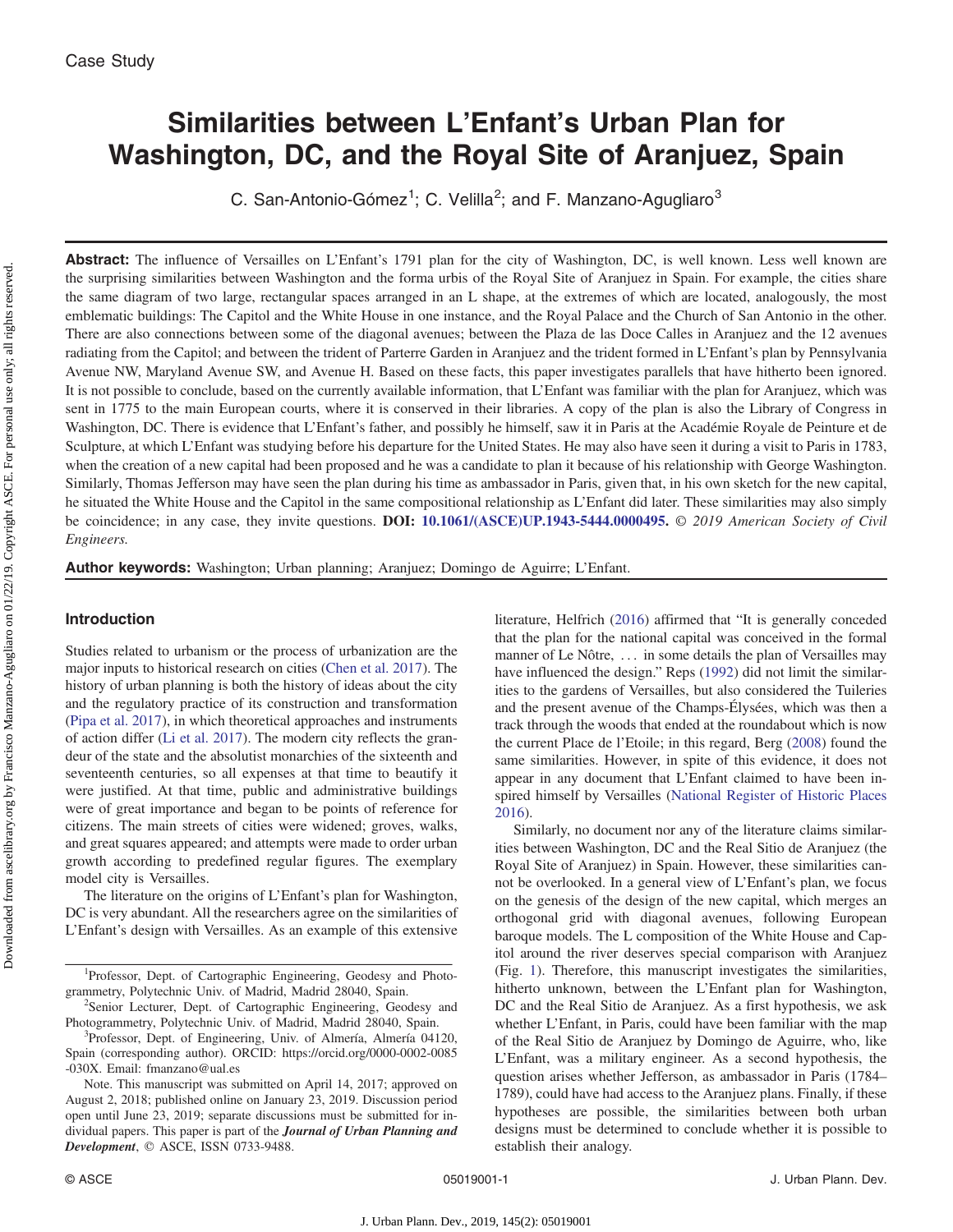<span id="page-1-0"></span>

Fig. 1. Aerial view of compounds of Royal Palace and Plaza de San Antonio de Aranjuez, with their two perpendicular axes added by authors. (Base image reprinted from [Aranjuez 2017.](#page-9-0))

### Historical Chronology of L'Enfant's Plan for Washington, DC versus Plan for Royal Site of Aranjuez

The first question was whether L'Enfant could have been familiar with the map of Domingo de Aguirre. Through historical chronology, the moments and circumstances that could determine whether he could have known of that plan are analyzed. This raises two questions: where was the plan of Aranjuez, and where was L'Enfant at that time?

It must be determined whether L'Enfant, who enlisted in the Continental Army in 1777 [\(Berg 2008](#page-9-0)), could have seen the plans for the Royal Site of Aranjuez by the military engineer Domingo de Aguirre while he was in Paris. King Charles III of Spain ordered that two copies of the plan be sent to all of the European courts immediately after it was recorded. San-Antonio-Gómez ([2015\)](#page-10-0) cites the reference from the Palace Archive, Cª/14.268. In 1775, 267 copies of the 16-page plan and the views of the Royal Site were printed ([Sancho 1991,](#page-10-0) p. 37). Hence, the plans would have arrived in Paris between 1775 and 1776, 1 year before L'Enfant left the French capital city. Although it is not possible to prove that L'Enfant saw Domingo de Aguirre's map, there is evidence suggesting that he may have. Additionally, despite a lack of documentary proof, one may ask whether Jefferson, during his stay as ambassador to Paris from 1784 to 1789, may have seen the royal collection of maps and plans, which included that of Aranjuez. This would have been plausible, because the US Constitution (which was drafted in 1787 and went into effect in 1790) anticipated the establishment of a district for the federal capital, and Jefferson, as an architect and a highly cultured man, would have been interested in that information. In the draft that he drew for the new capital, the Capitol and White House appear located in the same relative positions as the Royal Palace and Church of San Antonio in Aranjuez, which is also the way L'Enfant situated them. All of these factors are presented in chronological order in a chronogram (Fig. [2](#page-2-0)).

The copy of the plans for Aranjuez that was sent to London is conserved at the British Library ([Aguirre 1775a](#page-9-0)), whereas the set that went to Paris is held at the National Library of France ([BNF](#page-9-0) [2016](#page-9-0)). As stated previously, they should have arrived in Paris between 1775 and 1776, during which time L'Enfant was a student at the Académie Royale de Peinture et de Sculpture (he left the following year for America). He most likely would have been able to see the plan because, among other reasons, it was engraved by the Carmona brothers, Manuel Salvador (1730–1807) and Juan Antonio (1740–1805). Manuel Salvador, the best Spanish engraver at the time, trained in Paris with famous engravers such as Nicolás Gabriel Dupuis. In 1759, he began as an assistant at the Académie Royale de Peinture et de Sculpture, and 2 years later he was named academic and engraver for the King of France. In 1762, he returned to Madrid, and in 1764, he was named academic in painting and engraving. In 1783, he was designated engraver for the royal chamber of the King of Spain ([Carrete Parrondo 1989;](#page-9-0) [Gallego](#page-9-0) [1999](#page-9-0)).

Between 1759 and 1772, Carmona's years at the Académie Royale de Peinture et de Sculpture in Paris as an assistant and later as an academic coincided with those of the painter Pierre L'Enfant (1704–1787), the father of Pierre Charles L'Enfant.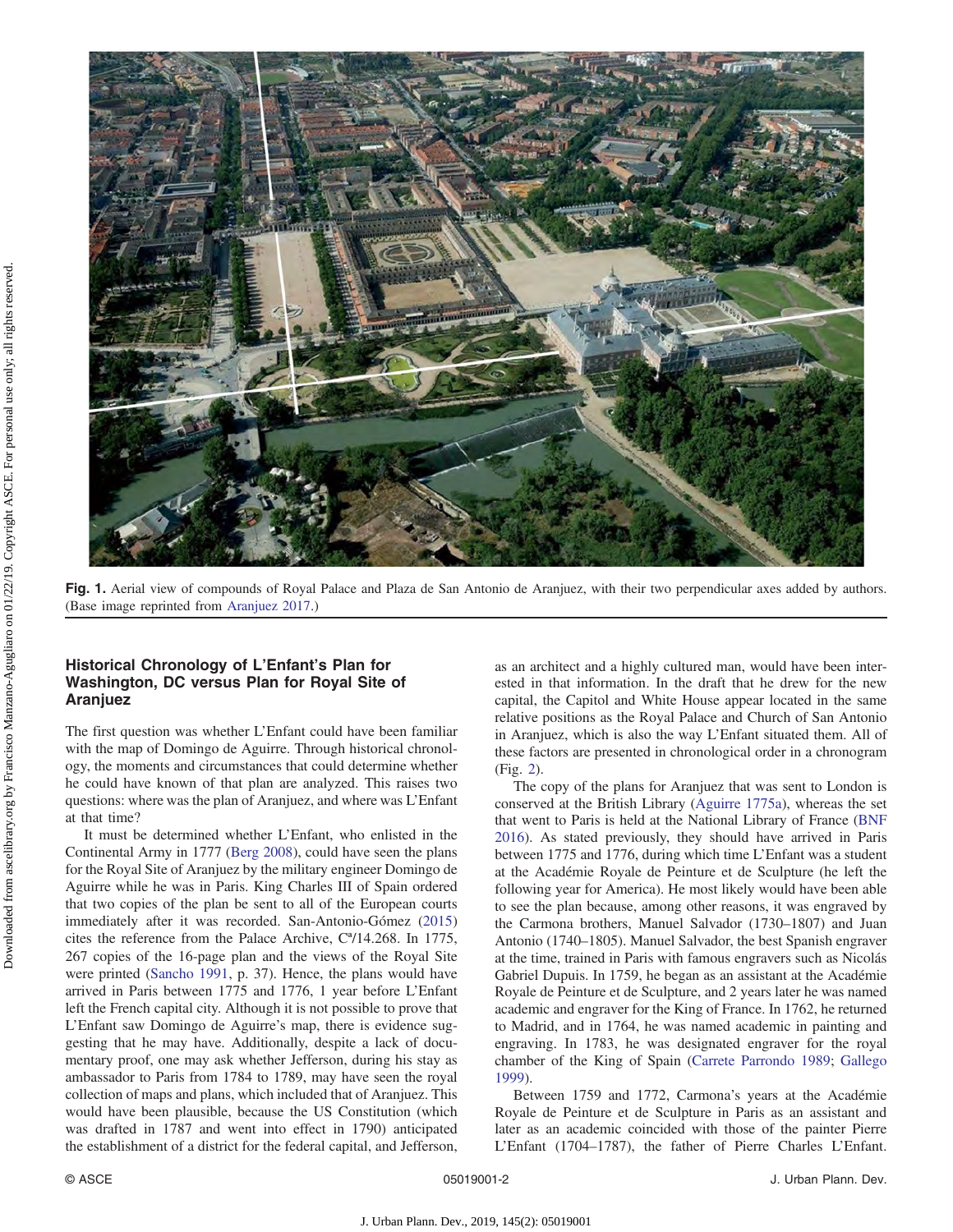<span id="page-2-0"></span>

Fig. 2. Chronology of plan for Aranjuez and possible relationship with plans of L'Enfant and Jefferson.

In fact, Pierre L'Enfant, Sr., a student of Charles Parrocel, was admitted to the Académie Royale de Peinture et de Sculpture in 1745, at which he exhibited his works from 1741 to 1771. He painted landscapes and battle scenes for Louis XV [\(Warvelle Harbaugh](#page-10-0) [2013](#page-10-0)). Carmona and L'Enfant, Sr. were at the Académie together for 12 years, one working as an engraver and the other as a painter; hence, it is safe to assume that they met. When the plans for Aranjuez arrived in Paris, we may assume that they were shown at the Académie Royale de Peinture et de Sculpture, not only because they were for the royal residence of a king of the same French dynasty but also because of their quality and large format, having been magnificently engraved by an old academic from that institution. If this hypothesis is correct, then the plan would have been viewed not only by L'Enfant, Sr. but also by his son, Pierre Charles L'Enfant, who was a student at the Académie Royale at the time.

L'Enfant also traveled to Paris in 1783, after designing the badge and diploma of the Society of the Cincinnati. At that time, the intention to create a new capital was already known, although evidently L'Enfant had not yet been charged with designing it, and although no documentary record exists, he may have seen the large-format plan for Aranjuez again during this trip.

In 1791, George Washington announced the location for the national capital and placed L'Enfant in charge of its design. As stated previously, in March of that year, Jefferson drew a sketch for the new capital in which, atop a grid of streets, he situated the residence of the president and the Capitol in an arrangement similar to that which L'Enfant would use. At L'Enfant's request, Jefferson provided him with maps of various European cities, although L'Enfant indicated that he did not wish to imitate them and would only draw on them to perfect and strengthen his judgement as he sought to prepare an entirely original plan ([Helfrich 2016](#page-9-0)). The maps were of Frankfurt, Karlsruhe, Paris, Orleans, Milan, and Amsterdam [\(Reps 1992](#page-10-0)). To these, Khuu ([2016\)](#page-9-0) added Versailles, London, New York, Philadelphia, Savannah, Annapolis, and Williamsburg. Aranjuez was not among the maps, although, as we indicated, it had circulated in various European courts. A copy is also held at the Library of Congress ([Aguirre 1775c\)](#page-9-0), although its provenance is not known; all we know with certainty is the date on which the map (which is in atlas format) was received by the Geography and Map Division, December 13, 1907.

When did the plan for Aranjuez reach the United States? Dip-lomatic relations with Spain began in 1777 [\(G](#page-9-0)ómez del Campillo [1944](#page-9-0)) under the envoys Arthur Lee and Benjamin Franklin; John Jay became minister plenipotentiary in 1779; William Carmichael was chargé d'affaires from 1783 to 1794; and William Short was minister resident from 1794 to 1795 ([US Embassy and Consulates](#page-10-0) [in Spain 2018](#page-10-0)). Four letters sent by William Short to Jefferson from Aranjuez between 1793 and 1794 have been preserved, and although their content is not related to the issue that concerns us here, they show that at that point and in the context of bilateral relations between Spain and the United States, the Royal Site of Aranjuez was known among North American politicians ([Short](#page-10-0) [1793a](#page-10-0), [b](#page-10-0), [1794](#page-10-0)). France and Spain signed the Treaty of Aranjuez on April 12, 1779, establishing that Spain would intervene in favor of the United States in its war for independence [\(Clarfield 1992\)](#page-9-0).

Was the plan for Aranjuez also sent to the United States, as it was to European capitals? It is not possible to answer this question, although we do know that two copies of L'Enfant's plan for Washington, DC were sent to Madrid. In a letter dated March 26, 1792, the ambassadors of Spain in the United States conveyed Jefferson's offer of land to allow Spain to build its embassy and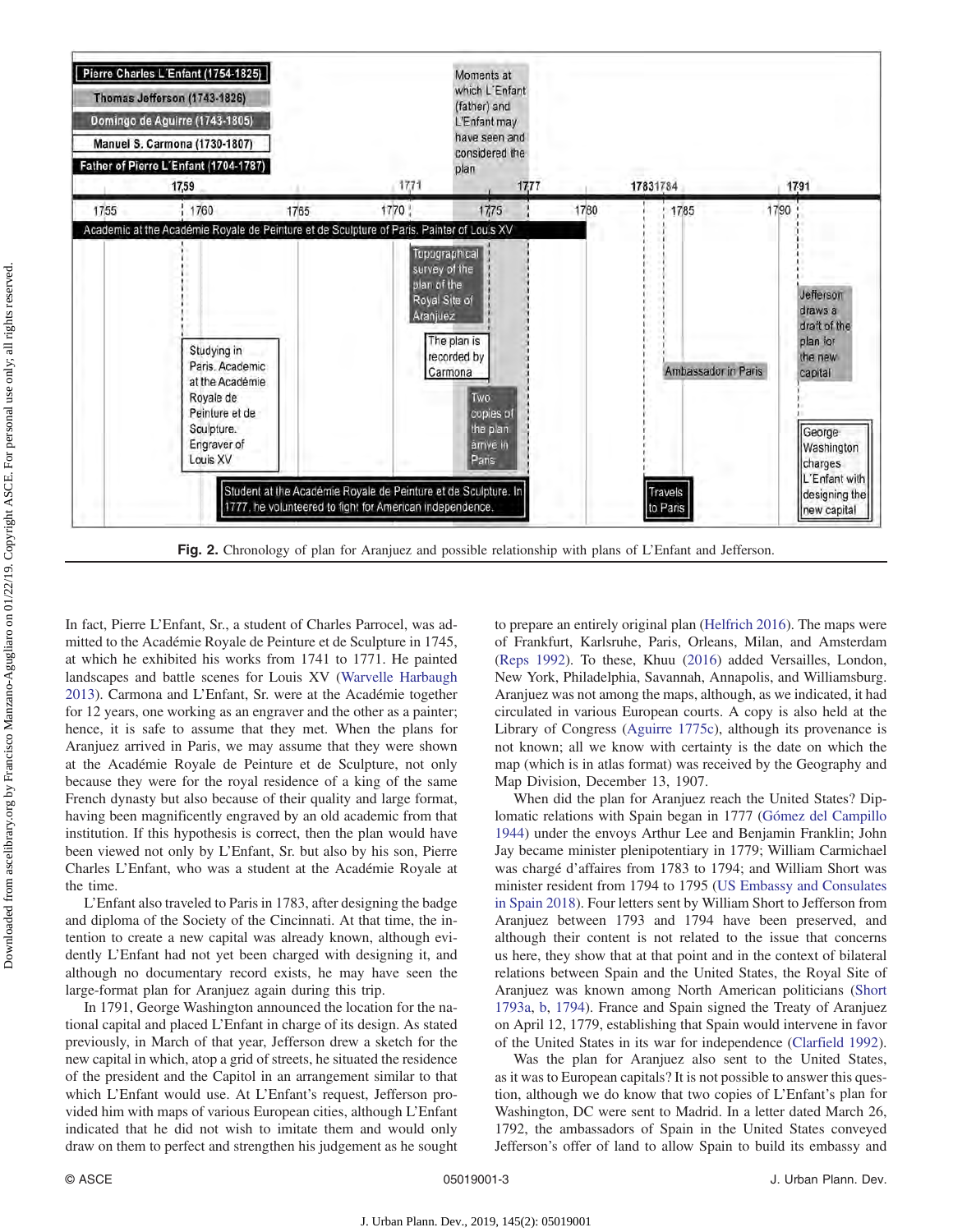stated that once the plan of Washington, DC was recorded, copies would be sent to Madrid (Archivo Histórico Nacional, Legajo 3894. Estado) [\(Fernández 2003](#page-9-0)). The two copies did not arrive in Madrid until November 26, 1796, when Ambassador Jaúdenes returned to Spain (Archivo Histórico Nacional, Legajo 3896. Estado) [\(Fernández 2003](#page-9-0)). One of the plans has been preserved in perfect condition in the National Historical Archive in Madrid. It is a copy of the Ellicott Plan of 1792 and remains in the section labelled Estado, MPD, 58 ([Guardia 1996](#page-9-0)).

#### Forma Urbis of Washington, DC in L'Enfant's Plan: **Overview**

The decision to locate the national capital on the Potomac River was a political compromise that was reached in 1790 [\(Knox 1987\)](#page-9-0). Thomas Jefferson played an important role in the project for the new capital; Fig. 3 shows his sketch for the city of Washington. He was involved in supervising the topographical surveys of the territory, designing the city, and acquiring land ceded to the government by the states of Virginia and Maryland. Jefferson believed that the surface area should consist of 100 square miles and that three individuals should be responsible for the project, including surveyor Andrew Ellicott (1754–1820), who would oversee the surveying of the federal territory, and Pierre Charles L'Enfant (1745–1825), who would collaborate with Ellicott in the placement and design of the buildings. There were two resulting maps: a general plan for the District of Columbia at a scale of 1:31,680 finalized in 1793, which included the main outlines of the urban framework, and another, more detailed map of the city itself at a scale of 1∶19,800, with the blocks incorporated.

L'Enfant considered some of Jefferson's suggestions for the design for the capital, including his suggestion that the streets should be perpendicular, straight and broad, no less than 100 feet wide, and with 15-foot sidewalks. The heights of the buildings should be balanced, as in Paris. Jefferson drew a sketch consisting of a grid 3 blocks wide and 11 blocks long, with 3 blocks for the president's house and gardens and, to the east, an area of equal size for the Capitol. He connected the two areas with a public walkway that was a precursor to the National Mall ([Reps 1992\)](#page-10-0).

L'Enfant reacted unfavorably to the plan by Jefferson, as indicated in his report to President Washington, which stated that a regular complex of houses arranged along plazas and parallel uniform streets was not necessary and that, in his opinion, such a plan would only be possible on a plain in which there were no other interesting element, for which the direction of the streets would not matter ([Reps 1992](#page-10-0)).

Jefferson read this report, and although he expressed differences with L'Enfant's opinions, he continued planning the new capital, preserving his idea of integrating the orthogonal grid with diagonal streets according to the Baroque perspective. The plan for Washington, DC

is most directly derived from the seventeenth-century baroque landscape architecture of the seat of the court of France, and the rise of urbanism in the eighteenth century. L'Enfant, whose father was a painter at the court of Louis XIV, spent his youth at Versailles, where he would have seen the perspectives depicted in his father's views, as well as the physical manifestation of the visual device in the imposing landscape at Versailles. [\(National Register of Historic Places 2016\)](#page-10-0)

L'Enfant drafted the plan for the new capital in pen in 1791 [\(Knox 1987](#page-9-0)). The original plan, barely legible, is preserved in the Library of Congress in Washington, which for the bicentennial of the plan published a copy of the same size and a digital reproduction. In marginal notes, L'Enfant explained how he developed the plan.

He first chose the best locations for important buildings and squares and then connected them via avenues, which enabled them to be reciprocally viewed. Finally, he overlaid this network with a grid of streets oriented in the cardinal directions. The streets converged with the avenues at open-space nodes whose size was determined by the number of intersecting streets. The plan terminates at the base of the escarpment, which was then called Boundary Street and is now Florida Avenue. [\(Bednar 2006](#page-9-0))

The important buildings were the White House and the Capitol, which form two monumental axes in an L shape at right angles with



Fig. 3. Plan of the Federal District. (Reprinted from [Jefferson 1791](#page-9-0).)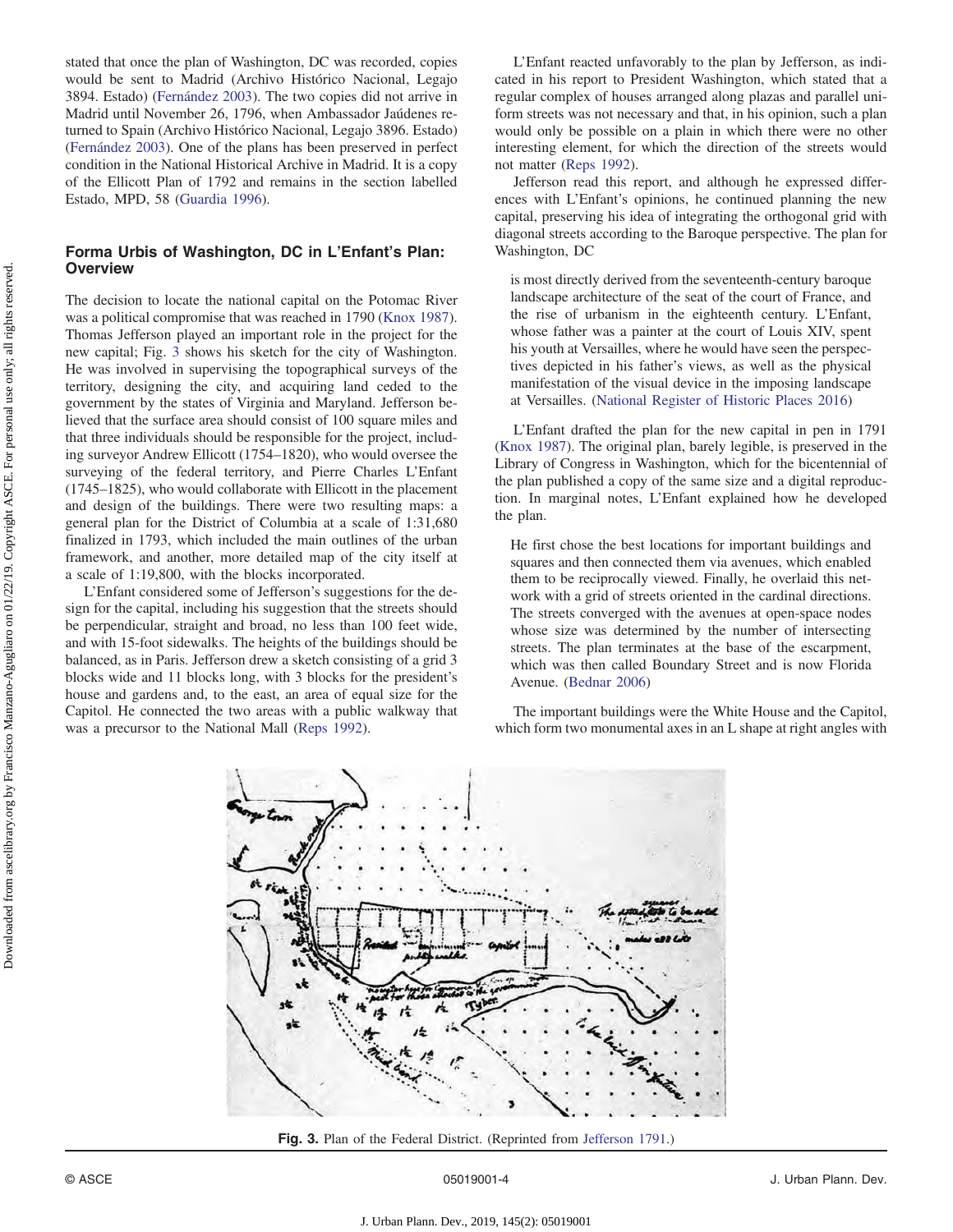the Potomac River (Fig. [6\)](#page-6-0). At these points converge numerous radial avenues that cross the grid at intriguing angles. However, throughout the axis between the Capitol and the Potomac, "many of the effects of perspective are restricted to paper, becoming lost in incommensurate environments that nonetheless provide L'Enfant's plan with a notable margin or duration; in fact, the road network outlined in 1791 would satisfy the demands of the federal capital for more than a century" ([Benevolo 1974](#page-9-0)).

### Forma Urbis of Royal Site of Aranjuez in Domingo De Aguirre's Map: Overview

The Royal Site of Aranjuez, located 49 km south of Madrid, was a place of leisure for Spanish kings since Felipe II. The architect Bautista de Toledo, a trusted confidant of Miguel Ángel during the project for the Basilica of San Pedro ([Witcombe 2004](#page-10-0)) and the first architect of El Escorial, designed a system of tree-lined avenues there in 1560 based on the geometric shapes of circles, triangles, and squares. These royal possessions consisted of gardens, forests, and orchards with agricultural buildings [\(Sancho 1995](#page-10-0)) as well as a palace, still unfinished, unequipped for the needs of the kings of the new Bourbon dynasty: Felipe V, Fernando VI, and Carlos III. Meanwhile, lodging alongside the royal family was required for the court and foreign ambassadors and troops, for which a town attached to the Royal Palace was designed by Giacomo Bonavía in 1750 under Fernando VI. This complex is a symbiosis of the orthogonal grid and the Baroque trident of diagonal streets that break with the rigid scheme and make possible grand vistas in the style of Versailles. The significance of the Royal Site of Aranjuez is such that UNESCO declared it a World Heritage Site [\(UNESCO 2001](#page-10-0)). It was described as follows:

The Aranjuez cultural landscape is an entity of complex relationships: between nature and humanity, between sinuous watercourses and geometric landscape design, between the rural and the urban, between the carefully regulated treescapes and the architecture of palatial buildings. 300 years of royal attention to the development and care of this landscape have seen it express an evolution of concepts from humanism and political centralization, to values such as those found in its eighteenth-century French-style Baroque garden, to the urban living modes which were established side by side with the sciences of plant acclimatization and stock-breeding during the Age of Enlightenment.

Bonavía's project is captured in the plan entitled La Topografía del Real Sitio de Aranjuez (The Topography of the Royal Site of Aranjuez) (Fig. 4) by the military engineer Domingo de Aguirre. The 16 sheets (Fig. 4) have total dimensions of  $325 \times 340$  cm. The map used in this study, Sheet 10, is highlighted with a box in Fig. 4. It describes the city as a "symbolic image of a geographic reality" [\(Dorling and Fairbairn 1997\)](#page-9-0), interpreting the intention by King Charles III to graphically establish the image of the Royal Site as a model of the integration of the ideal form of rationalized agriculture into the urban form. The plan offers the monarch "a symbolic instrument that represents his power" ([Harley 1988\)](#page-9-0). Domingo de Aguirre conducted rigorous fieldwork with the measurements and astronomical observations needed for a topographic survey [\(San-Antonio-G](#page-10-0)ómez 2015). The original map was finished in June 1773 and recorded after the king's approval. It consists of



Fig. 4. Topographic surveying of the Royal Site of Aranjuez, Sheets 1–16. (Reprinted with permission from [Aguirre 1775b,](#page-9-0) Spain, Ministry of Defense, Geographical Center of the Army.)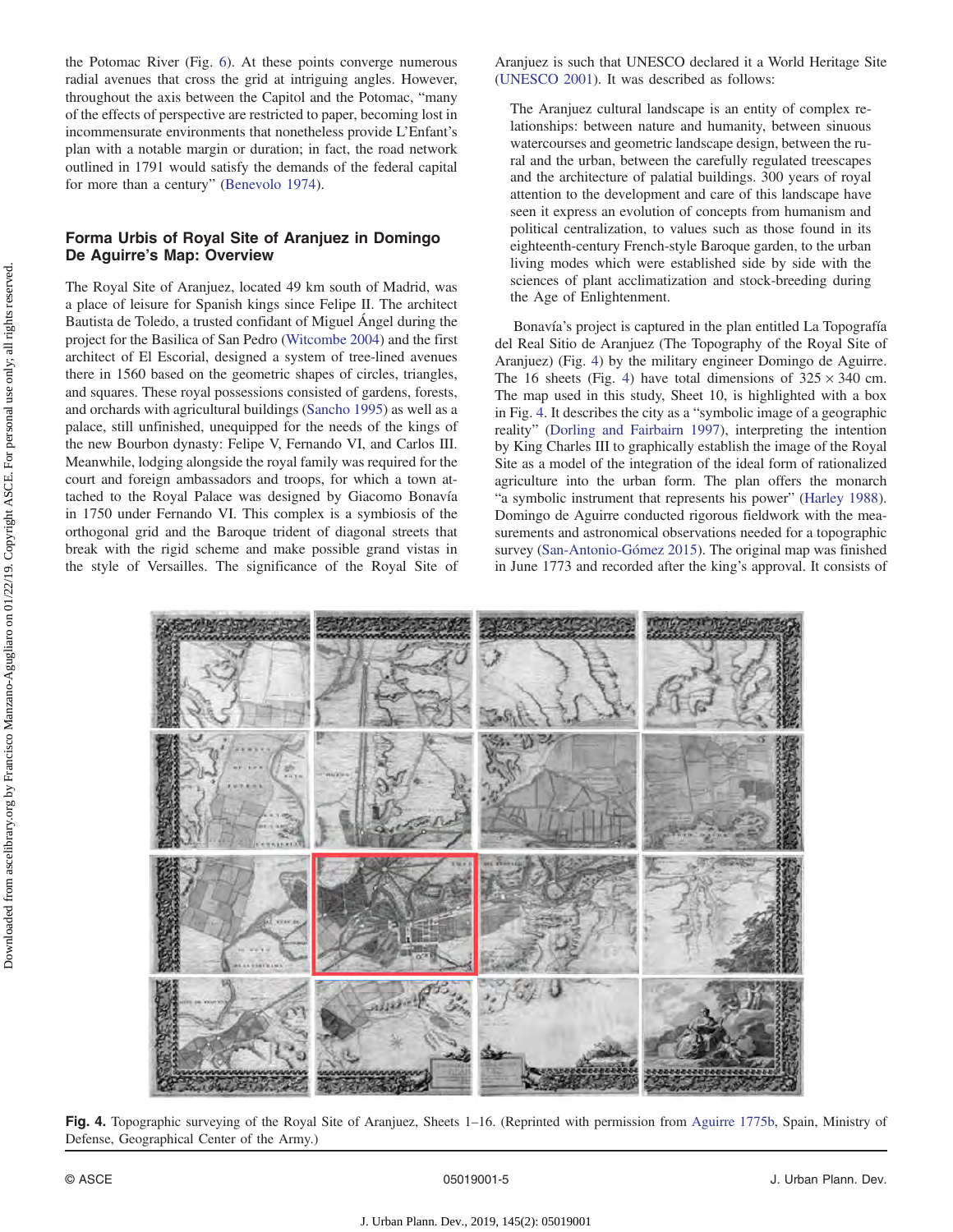

Fig. 5. Topographic surveying of the Royal Site of Aranjuez, Sheet 10. (Reprinted with permission from [Aguirre 1775b](#page-9-0), Spain, Ministry of Defense, Geographical Center of the Army.)

16 pages measuring  $64 \times 84$  cm. This paper reproduces only Sheet 10 (Fig. 5). The etching plates with which it was created are kept at the Calcografía Nacional. The unit of measure was the Spanish vara. Its scale, based on the graphic scale of 800 varas  $=$ 160.1 mm, is 1:4,166.48, considering that 1 vara = 835.9 mm [\(San-Antonio-G](#page-10-0)ómez et al. 2015).

Aranjuez combines two styles of urban planning from two different centuries: the Renaissance approach by Juan Bautista de Toledo and the Baroque approach by Bonavía ([San-Antonio-](#page-10-0)[G](#page-10-0)ómez et al. 2014). Bonavía integrated the orthogonal grid of the early Spanish cities in the Americas and the Baroque tradition of the trident (il Tridente) superimposed onto it, as at Versailles. The grid at Versailles has much larger dimensions than that at Aranjuez; the central axis of the trident at Versailles has a length of nearly 5 km, whereas at Aranjuez it measures approximately 3 km.

#### Plans of L'Enfant and Domingo De Aguirre: Evidence and Common Link

The originality of Bonavía's plan for the Royal Site of Aranjuez lies in its scenic conception of the urban landscape, which generates a complex of great visual value, such as that comprising the Parterre Garden and Plaza de San Antonio. These are two rectangular spaces arranged in an L shape at the extremes of which are situated the Royal Palace and the Church of San Antonio. The link between these two contiguous orthogonal spaces is not visual—they are not divided—but rather compositional, following the scheme of two rectangles before which are Greek or Roman columns such as at Miletus or Villa Adriana. They even recall—although on a much larger scale—L-shaped Italian plazas such as the Signoría in Florence and the San Marcos in Venice. Meanwhile, the tangency of the Tajo River along the long edge of the rectangle of Parterre Garden offers another landscape nuance to the complex (Figs. [1](#page-1-0) and [6\)](#page-6-0).

The same arrangement of the two rectangular spaces in an L shape at the ends of which are situated iconic buildings was adopted by L'Enfant for Washington, DC in 1791, some 40 years after Bonavía's plan for Aranjuez. L'Enfant located at the ends of two large rectangular and orthogonal urban spaces the city's two most representative buildings: the Capitol and the White House (Fig. [6](#page-6-0)). However, because there are three branches of government (legislative, executive, and judicial), why did L'Enfant fail to reserve a similarly prominent space for the Supreme Court? It was given the site where City Hall was later built. Although an important building appears there in L'Enfant's plan, there is no direct reference to it in the legend, and only one mention appears in his reports. The site was halfway between the Capitol and the home of the president and had a secondary role in the structure of the plan [\(Helfrich 2016\)](#page-9-0).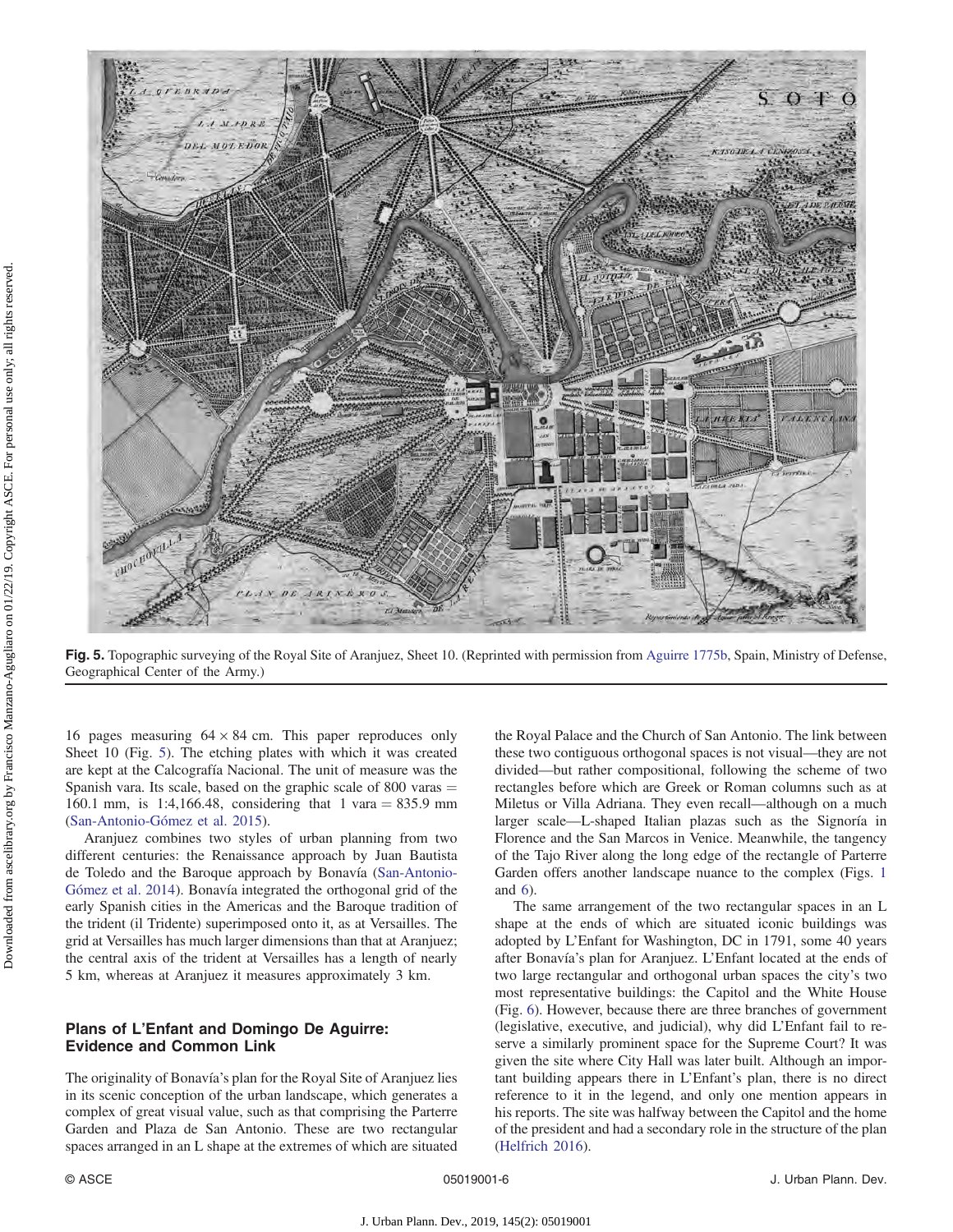<span id="page-6-0"></span>



An answer to this question may be found in the analogy between Washington, DC and Aranjuez, where there are only two main buildings to compare in terms of their locations. In effect, in Washington, DC, the Capitol occupies the site where the Royal Palace appears in Aranjuez, and the White House occupies that of the Church of San Antonio; hence, the National Mall is equivalent to the Parterre Garden, and the Ellipse in front of the White House is equivalent to the Plaza de San Antonio (Fig. 6). The place in Washington, DC that is analogous to the Royal Palace (the home of the king) is not the president's house, but rather the seat of Congress (which represents the people), which is logical considering that the new nation was a republic and not a monarchy, in which the general feeling was reflected in words such as these by Jefferson: "I was much an enemy to monarchy before I came to Europe. I am ten thousand times more so since I have seen what they are" [\(Jefferson 1788](#page-9-0)).

L'Enfant's plan is today disfigured by the McMillan Plan of 1902, which extended the National Mall down to the Lincoln Memorial on reclaimed land by the Potomac such that the original L became a T. When McMillan announced his plan for the avenue, he made it clear that he saw it as being consistent with L'Enfant's dream and as an opportunity to group public buildings together [\(Peterson 2007\)](#page-10-0).

Another surprisingly similar element in L'Enfant's plan is the tangency of the Potomac River along the short edge of the Mall, whereas at Aranjuez, the Tajo River runs along the long edge of Parterre Garden. There is also the existence of the two canals: that of the Potomac, which runs from the north and east side of the Mall,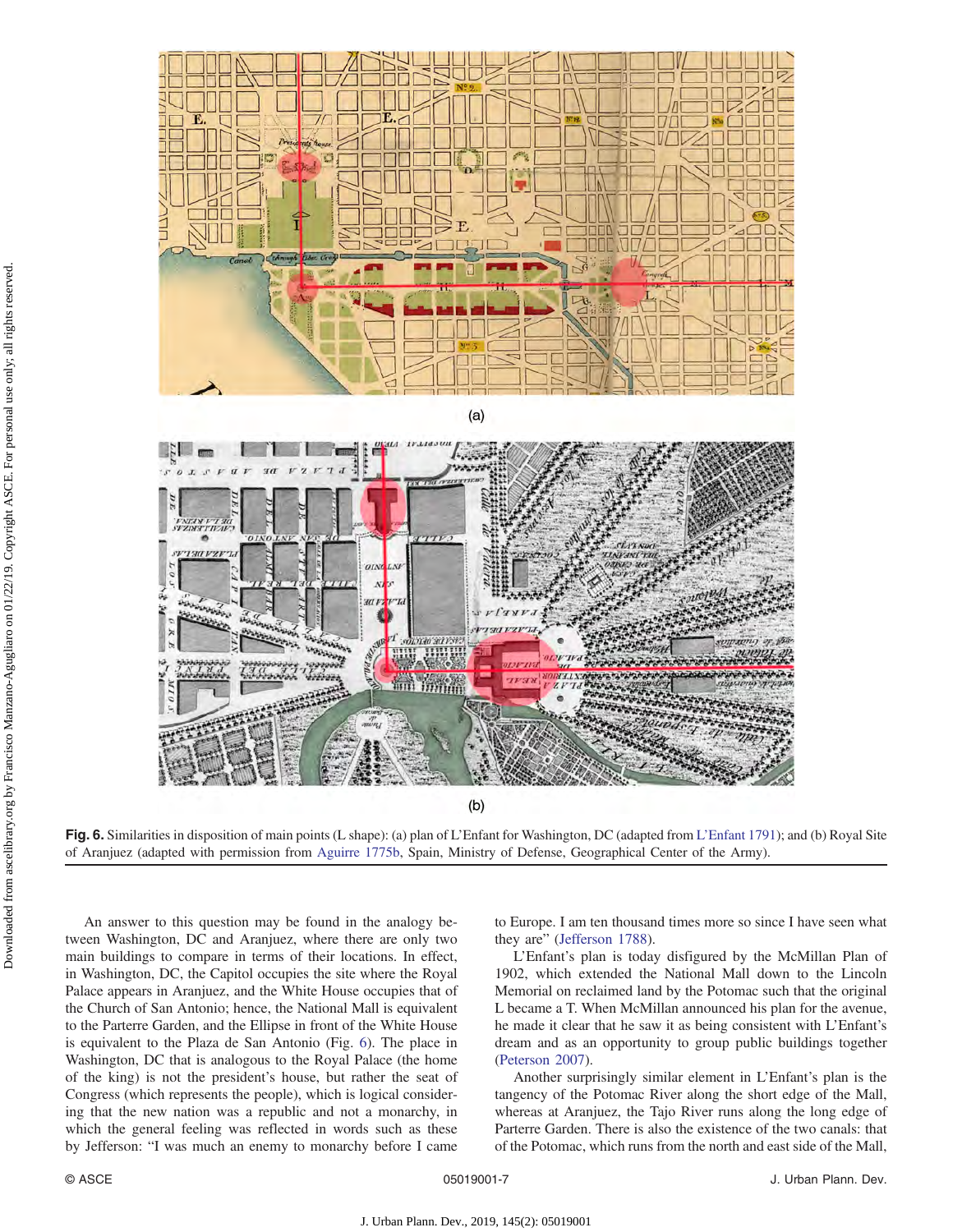

Fig. 7. Similarities between avenues and focal points of plans: (a) plan of L'Enfant for Washington, DC (adapted from L'[Enfant 1791](#page-9-0)); (b) Royal Site of Aranjuez (adapted with permission from [Aguirre 1775b,](#page-9-0) Spain, Ministry of Defense, Geographical Center of the Army).

flowing at a 45° angle toward the area south of the Capitol; at Aranjuez, a canal flows from the north side of the Parterre Garden at a 45° angle toward the north.

The coincidences do not end there. Monuments are located at the intersections of the perpendicular axes that extend from the Capitol and the White House in Washington, DC and from the Royal Palace and Church of San Antonio in Aranjuez. In the national capital, L'Enfant thought of this location for the equestrian statue of George Washington (ordered to be erected in 1783 by the Continental Congress), although ultimately it was not located here. Placed in an analogous position in Aranjuez was the Fountain of Hercules and Antaeus, which remains there today.

Other similarities can be found between some avenues in Washington, DC and those of the orchards at Aranjuez. Both plans have a trapezoid with angles at Points A (the site of the White House), B, C, and D. At Aranjuez, if Sides AB and CD are extended, they form with AD an equilateral triangle that is scalene in Washington, DC. In both cases, on Side AB, at Point P, is an avenue that is the height of the triangles, but only at Aranjuez are the other two avenues the height of the triangle. In the two plans, there is also a quadrilateral shape formed by avenues whose angles are Points A, M, N, and D. Meanwhile, in both cases, Point P is located in a rectangular plaza (Fig. 7). In this comparison, the L'Enfant plan is from 1791, whereas the avenues at Aranjuez date back to 1560 ([Luengo A](#page-10-0)ñó[n 2008](#page-10-0)), as observed in the plan attributed to Juan de Herrera (Fig. 8). The implication is that the design of Aranjuez is not Baroque (as may be interpreted), but rather Renaissance.

There are other similarities in the 12 avenues that depart from the Capitol—although some have suffered transformations—the geometric center of which is the cupola. These 12 avenues have their parallel at Aranjuez in the Plaza de las Doce Calles (Fig. [9\)](#page-8-0).

With their focal point at the Capitol, the avenues have their counterparts at the Royal Palace at Aranjuez, from which the avenues radiate outward. However, the radial scheme of Washington, DC is a simplification of that of Aranjuez. In effect, in L'Enfant's plan, the 12 avenues are structured around two main perpendicular



Fig. 8. Highlighted detail from Palacio, Casas de Oficios, calles de Toledo y Madrid y Huertas de Picotajo (1580) of Royal Site of Aranjuez. (Reprinted with permission from [Herrera 1580,](#page-9-0) © Patrimonio Nacional.)

axes: the first is composed of East Capitol St. SE, which extends in the original plan with Avenue H (the longitudinal axis of the Mall); the second is formed by South Capitol St. SE and North Capitol St. NW. The other avenues are Maryland Avenue NE and Maryland Avenue SW, Delaware Avenue NE and Delaware Avenue SW, New Jersey Avenue NW and New Jersey Avenue SE, and Pennsylvania Avenue NW and Pennsylvania Avenue SE.

The focal arrangement around the Royal Palace at Aranjuez is more complex because of the pre-existing Renaissance avenues that Bonvía integrated into his urban space. At the front of the Royal Palace are three foci: that of the main door, from which a trident extends with two confluent avenues, with the central axis composed of the two parallel streets; from the same foci extends a fourth avenue (the road to Toledo), which existed centuries before.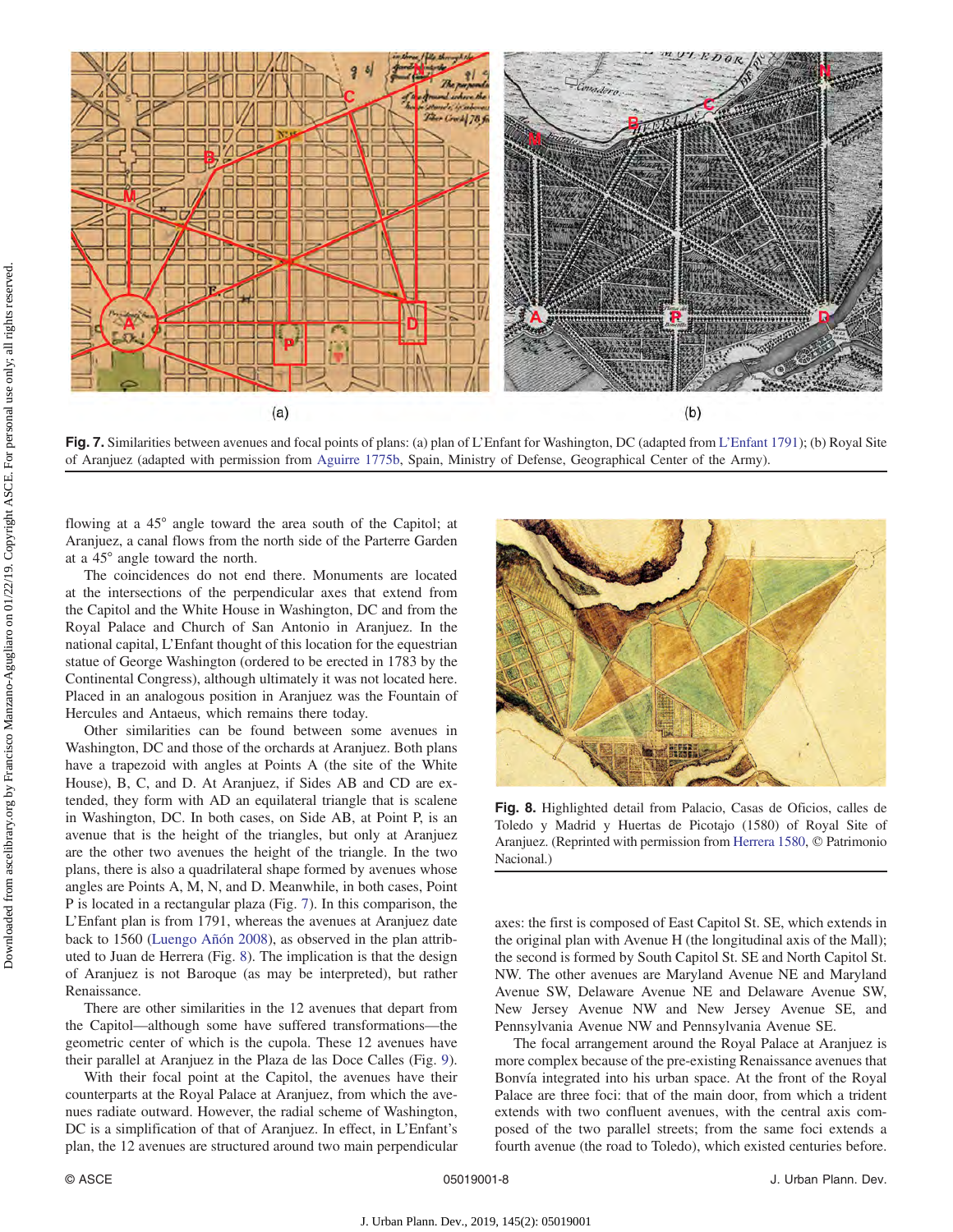<span id="page-8-0"></span>

Fig. 9. Similarities of 12 avenues: (a) plan of L'Enfant for Washington, DC (adapted from L'[Enfant 1791](#page-9-0)); and (b) Royal Site of Aranjuez (reprinted with permission from [Aguirre 1775b,](#page-9-0) Spain, Ministry of Defense, Geographical Center of the Army).

Two avenues (one existing and the other new) extend from both of the other two foci, also in front of the Royal Palace and situated on either side of the previous focal point before broadening with the lateral wings. The new avenue from the focal point at the right is very short and meets another pre-existing avenue, which is that of the axis of the Jardines de la Isla. In this manner, as in Washington, DC, there are nine avenues, although of a different character and arranged less symmetrically than those that extend out from the US Capitol building.

In Washington, DC, the three remaining avenues form a trident comprising Pennsylvania Avenue NW and Maryland Avenue SW and, as an axis, Avenue H (the longitudinal axis of the Mall in L'Enfant's original plan). At Aranjuez, a similar trident travels along the orthogonal longitudinal axis in front of the Royal Palace, with its focus situated at the center of the pond at which the Hercules and Antaeus statue is located. Although in Washington, DC there is a single focal point from which streets radiate, at Aranjuez there are two main foci (one of those is multiple) traveling along the longitudinal axis.

The double focal arrangement at Aranjuez is like that of Versailles, which is also true of the grid in Washington, DC. Of the two foci at Versailles, the first and main focus would be the center of the octagonal pond at the end of the Grand Canal, from which seven avenues depart. The second focus at Versailles is



Fig. 10. Detail of focal systems of avenues: (a) Versailles (adapted from [Delagrive 1746\)](#page-9-0); (b) Royal Site of Aranjuez (adapted with permission from [Aguirre 1775b](#page-9-0), Spain, Ministry of Defense, Geographical Center of the Army); and (c) Plan of L'Enfant for Washington, DC (adapted from L'[Enfant](#page-9-0) [1791](#page-9-0)).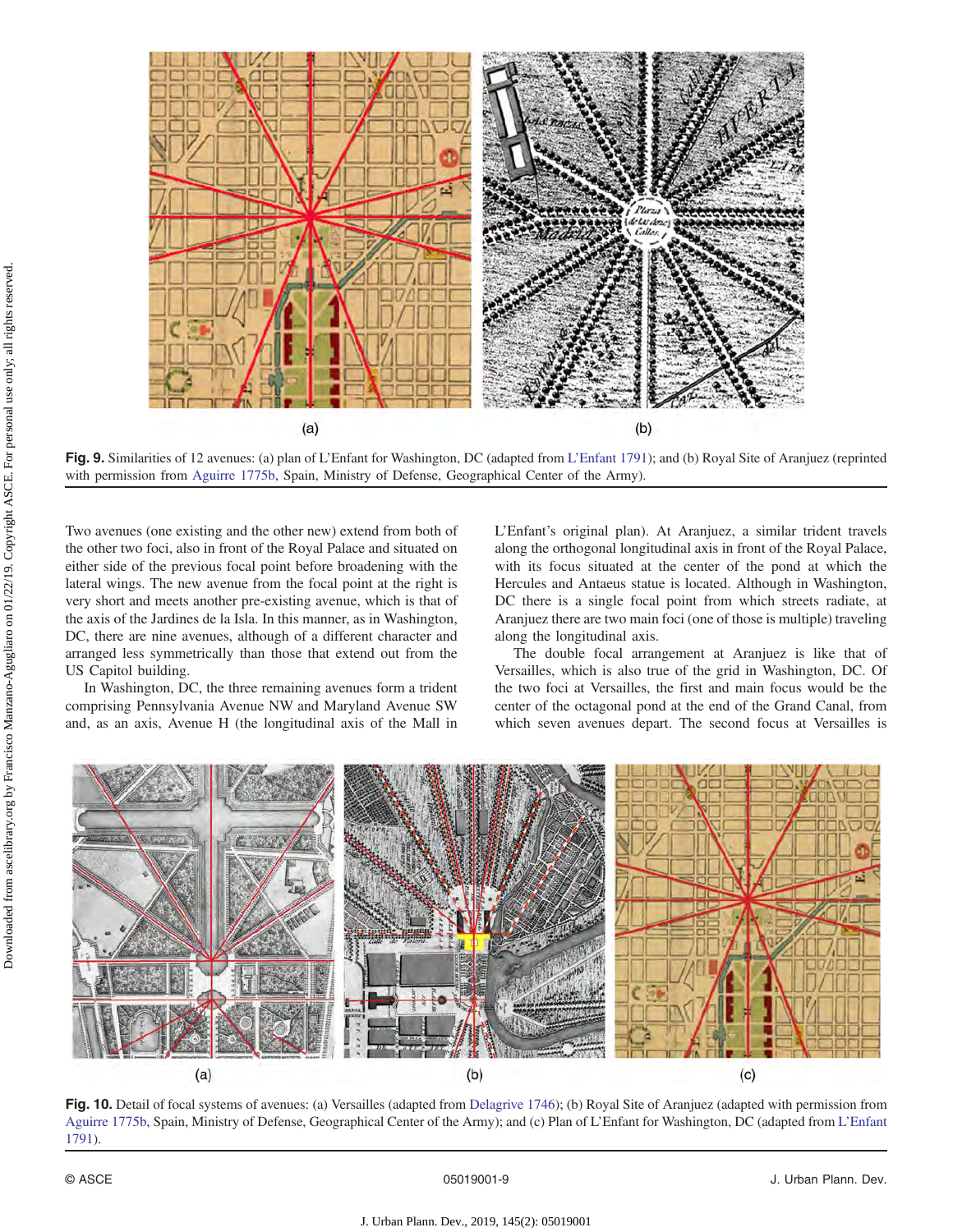Downloaded from ascelibrary.org by Francisco Manzano-Agugliaro on 01/22/19. Copyright ASCE. For personal use only; all rights reserved. Downloaded from ascelibrary.org by Francisco Manzano-Agugliaro on 01/22/19. Copyright ASCE. For personal use only; all rights reserved. <span id="page-9-0"></span>located at the center of the pond called the Bassin d'Apollon (situated at the end of the main axis of the Grand Canal), from which a trident extends, and, orthogonally to the main axis, two avenues as well as one shorter avenue, which makes six avenues in total (Fig. [10\)](#page-8-0).

# **Conclusion**

The formas urbis of the Royal Site of Aranjuez and of Washington, DC share a common Baroque origin in Versailles, the city and its gardens alike, which in turn owes a debt to Rome under Pope Sixtus V and its Baroque trident (il Tridente), which was so often imitated in European and American cities. The happy marriage of Miletus' grid plan with Baroque diagonals finds its maximum expression on a large scale in the plans for Versailles and Washington, DC—and on a smaller scale at Aranjuez, where the plan for the Renaissance orchards anticipated the grand planning of subsequent years.

There is no documentation demonstrating that L'Enfant drew on the landscape of Versailles or that he was inspired by the plan for the Royal Site of Aranjuez, therefore; it is not possible to prove documentarily that L'Enfant was inspired by the plan of Domingo de Aguirre of the Royal Site of Aranjuez, although as this research shown, he had a chronological and locational occasion to do so, and the similarities are as evident as with Versailles.

Two primary compositions that highlight the similarity between the scenographic diagrams are (1) the two large rectangular spaces arranged in an L shape at the heads of which are located the most emblematic buildings, i.e., the Capitol and the White House in Washington, DC, and the Royal Palace and the Church of San Antonio in Aranjuez; and (2) that of some grids of streets, such as the 12 radial avenues or those that form trapezoids whose corners form the emblematic sites of the city. This uncovered evidence is a significant contribution that enriches with new approaches, hitherto unknown, the history of urban planning in Washington, DC and, by extension, the urban history of the cities of the United States.

In short, although this case study is very specific for the undoubted similarities between the plan of L'Enfant and that for the Royal Site of Aranjuez, this methodology could be applied, with the logical adaptations, to look for possible similarities, no longer so evident, between the plan for Washington, DC and the plans of the cities that Jefferson offered to L'Enfant and those cited in this work: the European cities of Frankfurt, Karlsruhe, Paris, Orleans, Milan, Amsterdam, London; and the American cities of New York, Philadelphia, Savannah, Annapolis, and Williamsburg.

# Acknowledgments

This work is part of the research project entitled La forma urbis del Real Sitio de Aranjuez en la cartografía histórica: Análisis gráfico, transcripción y restitución planimétrica [The forma urbis of the Royal Site of Aranjuez in cartographic history: Graphic analysis, transcription and planimetric restitution] funded by grants for research projects from the National Plan for Scientific Research, Development and Technological Innovation under Spain's Ministry of Education and Science.

# **References**

- Aguirre, D. 1775a. Topografia del Real Sitio de Aranjuez. London: British Library.
- Aguirre, D. 1775b. Topographic surveying of the royal site of Aranjuez. Localisation: Army Geographical Center (Servicio Geográfico del

Ejercito). Map references SG.AR.E-T.8-C.1-116(1-16). Madrid, Spain: Ministry of Defense.

- Aguirre, D. 1775c. Topografia del real sitio de aranjuez. Washington, DC: Library of Congress.
- Aranjuez. 2017. "Aerial view of the compounds of the Royal Palace and Plaza de San Antonio de Aranjuez." Accessed October 9, 2017. [http://](http://www.jdiezarnal.com/palaciodearanjuezvista01.jpg) [www.jdiezarnal.com/palaciodearanjuezvista01.jpg.](http://www.jdiezarnal.com/palaciodearanjuezvista01.jpg)
- Bednar, M. J. 2006. L' Enfant's legacy: public open spaces in Washington, DC. Baltimore: Johns Hopkins University Press.
- Benevolo, L. 1974. Historia de la Arquitectura Moderna. Barcelona, Spain: Gustavo Gili.
- Berg, S. W. 2008. Grand avenues. New York: Vintage Books, Random House.
- BNF (Bibliothèque Nationale de France). 2016. Topografía del Real Sitio de Aranjuez. Registre C. 2690 = Ge CC 759.–Pf II = GE 760. Type: document cartographique, monographie. Localisation: Richelieu– Cartes et plans- magasin.
- Carrete Parrondo, J. 1989. El grabado a buril en la España Ilustrada. Manuel Salvador Carmona. Madrid, Spain: Fábrica Nacional de Moneda y Timbre.
- Chen, Y., S. Yoo, and J. Hwang. 2017. "Fuzzy multiple criteria decisionmaking assessment of urban conservation in historic districts: Case study of Wenming Historic Block in Kunming City, China." J. Urban Plann. Dev. 143 (1): 05016008. [https://doi.org/10.1061/\(ASCE\)UP](https://doi.org/10.1061/(ASCE)UP.1943-5444.0000334) [.1943-5444.0000334.](https://doi.org/10.1061/(ASCE)UP.1943-5444.0000334)
- Clarfield, G. 1992. United States diplomatic history: From revolution to empire. Upper Saddle River, NJ: Prentice-Hall.
- Delagrive. 1746. Plan de Versailles. Numéro d'inventaire, GE DD-2987 (834 B). Paris: Bibliothèque Nationale de France, Département Cartes et plans.
- Dorling, D., and D. Fairbairn. 1997. Mapping: Ways of representing the world. Harlow, Essex, UK: Longman.
- Fernández, X. 2003. El arquitecto norteamericano Thomas Jefferson (1743-1826) y su relación con España. La Coruña, Spain: Universidad de la Coruña.
- Gallego, A. 1999. Historia del grabado en España. Madrid, Spain: Cátedra.
- Gómez del Campillo, M. 1944. Relaciones diplomáticas entre España y Estados Unidos según los documentos del Archivo Histórico Nacional, 2 volúmenes. Madrid, Spain: CSIC.
- Guardia, C. 1996. "La ciudad federal y la ilustración española." Revista de Estudios Norteamericanos 4: 304–305.
- Harley, J. B. 1988. "Maps, knowledge and power." In The iconography of landscape, edited by D. Cosgrove, and S. Daniels, 277–312. Cambridge, UK: Cambridge University Press.
- Helfrich, K. G. F. 2016. "Designing the Nation's Capital: The 1901 Plan for Washington, DC: 'Beloved Ancien': William T. Partridge's recollections of the Senate park commission and the subsequent mall development." Accessed July 8, 2016. [https://www.nps.gov/parkhistory](https://www.nps.gov/parkhistory/online_books/ncr/designing-capital/sec7.html) [/online\\_books/ncr/designing-capital/sec7.html.](https://www.nps.gov/parkhistory/online_books/ncr/designing-capital/sec7.html)
- Herrera, J. 1580. Plano del Palacio, Casas de Oficios, calles de Toledo y Madrid y Huertas de Picotajo. Madrid, Spain: Library of the Royal Palace of Madrid.
- Jefferson, T. 1788. "From Thomas Jefferson to George Washington, 2 May 1788." Founders Online, National Archives. [Original source: The Papers of Thomas Jefferson, vol. 13, March–7 October 1788, ed. Julian P. Boyd. Princeton: Princeton University Press, 1956, pp. 124–129]. Accessed July 12, 2016. [http://founders.archives.gov/documents](http://founders.archives.gov/documents/Jefferson/01-13-02-0059) [/Jefferson/01-13-02-0059.](http://founders.archives.gov/documents/Jefferson/01-13-02-0059)
- Jefferson, T. 1791. "Plan of the Federal District. Manuscript map." Manuscript Division (102) (Library of Congress). Accessed December 15, 2017. [http://www.loc.gov/exhibits/jefferson/images/vc102.jpg.](http://www.loc.gov/exhibits/jefferson/images/vc102.jpg )
- Khuu, D., 2016. "1751–1799. Founding of the Federal City and L'Enfant's Plan." Accessed July 8, 2016. [http://threegp.wixsite.com/washingtondc](http://threegp.wixsite.com/washingtondc/founding-lenfant-plan) [/founding-lenfant-plan](http://threegp.wixsite.com/washingtondc/founding-lenfant-plan).
- Knox, P. L. 1987. "The Washington metropolitan area." Cities 4 (4): 290–298. [https://doi.org/10.1016/0264-2751\(87\)90090-4](https://doi.org/10.1016/0264-2751(87)90090-4).
- L'Enfant, P. C. 1791. "Plan of the city intended for the permanent seat of the government of t[he] United States : projected agreeable to the direction of the President of the United States, in pursuance of an act of Congress